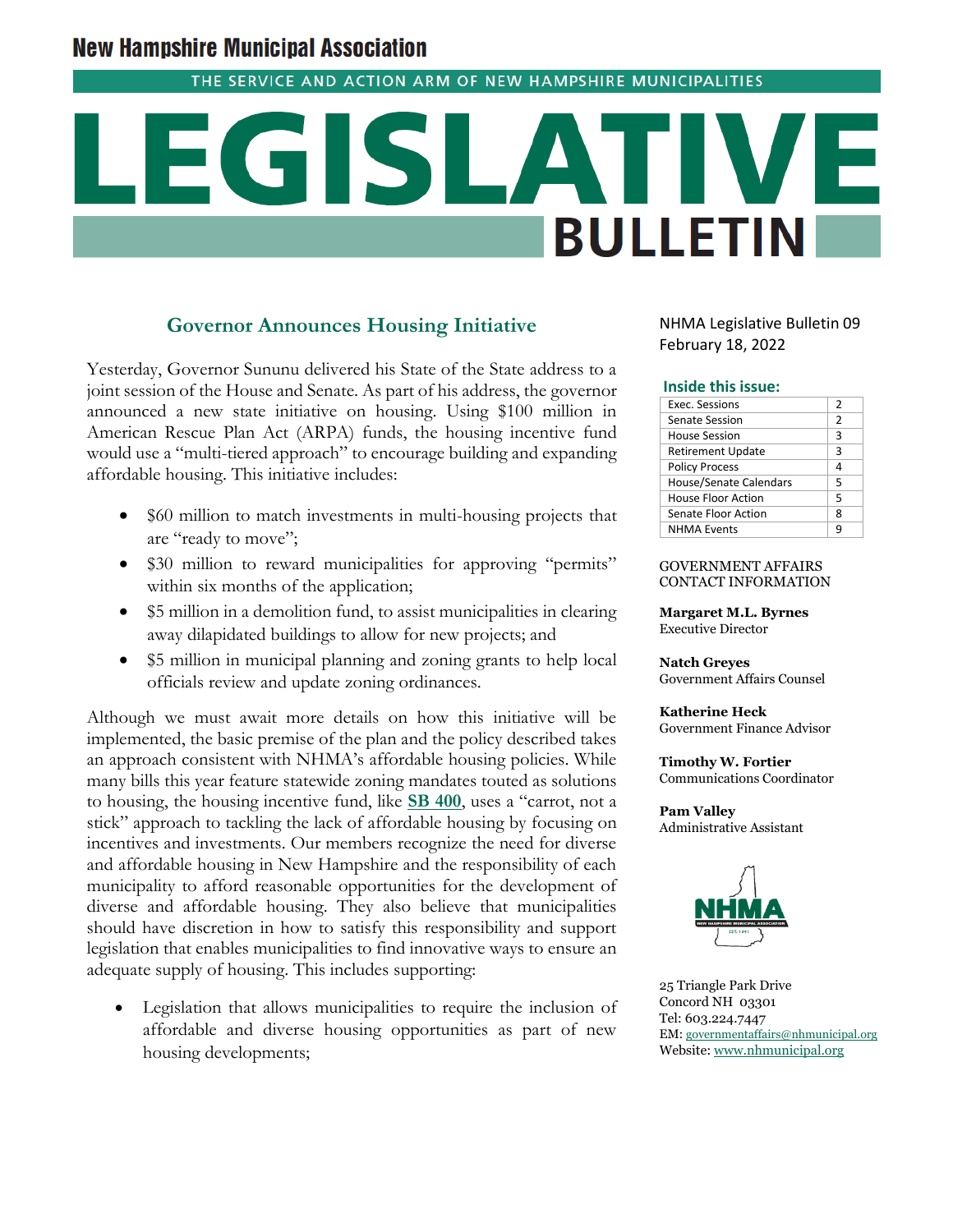- Financial and other incentives to municipalities to encourage development of diverse and affordable housing; and
- Legislation and policies that encourage creative and flexible approaches to meeting housing needs of current and future demographics in different regions.

**SB 400**, which is awaiting a recommendation by the Senate Election Law & Municipal Affairs Committee, would create a voluntary "Housing Champion Certification Program," which would give a municipality "preferential access to state resources including, but not limited to, discretionary state infrastructure funds, as available" in exchange for achieving housing champion status. It is not clear at this point how this Champion program intersects with the housing fund initiative, but our members will undoubtedly be watching with great interest. We look forward to further details on the governor's proposals.

# **House Municipal & County Government Executive Sessions**

On **Tuesday and Wednesday**, the **House Municipal & Government Committee** will hold executive sessions on a number of bills of municipal interest **beginning at 9:00 a.m.** on each day. Some bills that will be voted on by the committee [on Tuesday](http://www.gencourt.state.nh.us/house/schedule/eventDetails.aspx?event=7003&et=11) include:

- **[HB 1026](http://www.gencourt.state.nh.us/bill_status/pdf.aspx?id=26030&q=billVersion)**, relative to budget information provided to a budget committee,
- **[HB 1056](http://www.gencourt.state.nh.us/bill_status/pdf.aspx?id=26080&q=billVersion)**, relative to veterans' tax credits,
- **[HB 1070](http://www.gencourt.state.nh.us/bill_status/pdf.aspx?id=26094&q=billVersion)**, relative to the default budget in official ballot jurisdictions,
- **[HB 1087](http://www.gencourt.state.nh.us/bill_status/pdf.aspx?id=26119&q=billVersion)**, relative to zoning for single family housing lots,
- **[HB 1119](http://www.gencourt.state.nh.us/bill_status/pdf.aspx?id=27271&q=billVersion)**, relative to the regulation of single-use bags.

Some bills that will be voted on by the committee [on Wednesday](http://www.gencourt.state.nh.us/house/schedule/eventDetails.aspx?event=7004&et=11) include:

- **[HB 1136](http://www.gencourt.state.nh.us/bill_status/pdf.aspx?id=27300&q=billVersion)**, requiring planning boards to list the type of studies required to render a decision.
- **[HB 1155](http://www.gencourt.state.nh.us/bill_status/pdf.aspx?id=27379&q=billVersion)**, relative to persons elected to a local board serving on another board.
- **[HB 1161](http://www.gencourt.state.nh.us/bill_status/pdf.aspx?id=27401&q=billVersion)**, relative to ethics obligations of elected local and county officials.
- **[HB 1179](http://www.gencourt.state.nh.us/bill_status/pdf.aspx?id=27468&q=billVersion)**, relative to zoning protest petitions.
- **[HB 1223](http://www.gencourt.state.nh.us/bill_status/pdf.aspx?id=27659&q=billVersion)**, relative to meeting attendance requirements for elected members of budget committee and school board.

Members who have not yet expressed their opinion on the bills being voted on by the committee on Tuesday and Wednesday should contact members of the [Municipal & County Government Committee](http://www.gencourt.state.nh.us/house/committees/committeedetails.aspx?id=11) before the vote occurs to express their opinion.

# **Senate Actions This Week**

On Wednesday, the Senate met in full session and took its first major actions on legislation introduced this year, including on a few bills of interest to municipalities. Importantly, the Senate adopted the committee recommendation of Ought to Pass with amendment on **[SB 249](http://www.gencourt.state.nh.us/bill_status/pdf.aspx?id=31859&q=billVersion)**, which prohibits municipalities from prohibiting the use of properties as short-term rentals through zoning, on a voice vote. One senator spoke in opposition to the bill. Several of our members wrote an op-ed on the problems with this legislation, which was published in several newspapers, including the [New Hampshire Business Review.](https://www.nhbr.com/opinion-proposed-state-mandate-on-short-term-rentals-is-not-right-for-new-hampshire/) The bill now moves to the House.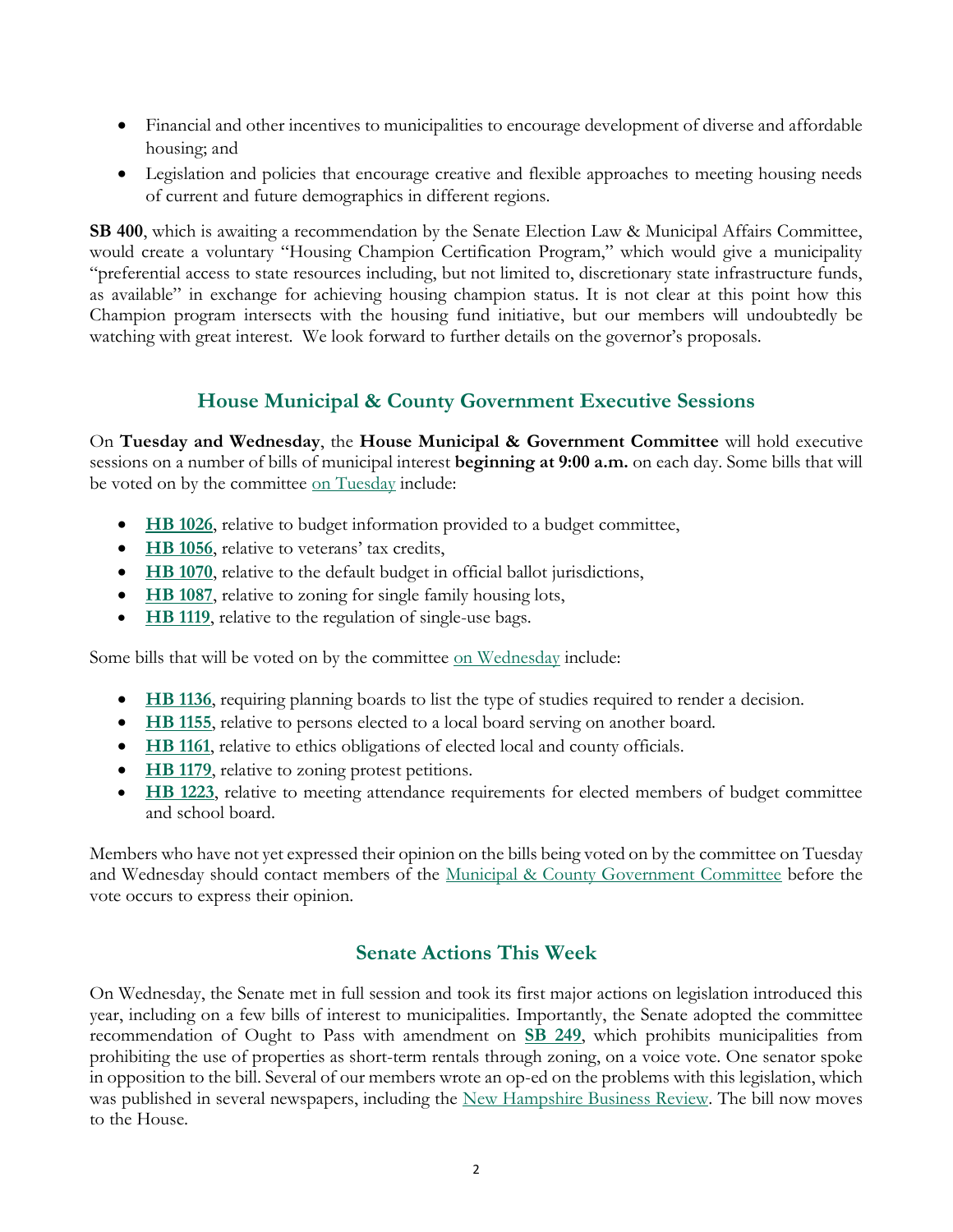Unfortunately, the Senate did not pass **[SB 338](http://www.gencourt.state.nh.us/bill_status/pdf.aspx?id=29082&q=billVersion)**, an **NHMA policy bill** which would have created a local option for municipalities to collect an occupancy fee from room rentals. As a local option, the bill would have allowed municipalities to pay for the increased cost of municipal services associated with the increase in tourism and transient traffic, rather than burdening property taxpayers. Interestingly, when discussing **[SB](http://www.gencourt.state.nh.us/bill_status/pdf.aspx?id=31902&q=billVersion)  [343](http://www.gencourt.state.nh.us/bill_status/pdf.aspx?id=31902&q=billVersion)**, a bill to study the municipal meals and rooms tax distribution, comments were made about how towns with significant tourism sustain additional costs.

The Senate bills on remote meetings, **[SB 322](http://www.gencourt.state.nh.us/bill_status/pdf.aspx?id=29065&q=billVersion)** and **[SB 344](http://www.gencourt.state.nh.us/bill_status/pdf.aspx?id=29088&q=billVersion)**, were not acted on. They will be taken up at the next Senate session on February 24.

# **House Actions This Week**

On Wednesday and Thursday, the House took its first major actions on bills introduced this year. There weren't many upsets (but we do have a separate article on NHRS-related bills), and committee recommendations were generally followed by the House. A few bills of municipal interest include:

- **[HB 1540](http://www.gencourt.state.nh.us/bill_status/pdf.aspx?id=31842&q=billVersion)**, requiring recording of custodial interrogations by law enforcement officers, received broad bipartisan support, passing with amendment on a 233 to 122 vote.
- **[HB 1482](http://www.gencourt.state.nh.us/bill_status/pdf.aspx?id=28439&q=billVersion)**, establishing ranked-choice voting, was voted Inexpedient to Legislate on a vote of 205 to 149.
- **[HB 1496](http://www.gencourt.state.nh.us/bill_status/pdf.aspx?id=31882&q=billVersion)**, allowing voter checklists to be requested once a month by a resident of the city or town in electronic format, passed with amendment on a 183 to 169 vote.
- **[HB 1587](http://www.gencourt.state.nh.us/bill_status/pdf.aspx?id=29386&q=billVersion)**, modifying the calculation of compensation paid in excess of the full base rate of compensation under the definition of average final compensation in the retirement system for persons hired after July 1, 2011, saw broad bipartisan support, passing 232 to 113.
- **[HB 1207](http://www.gencourt.state.nh.us/bill_status/pdf.aspx?id=27629&q=billVersion)**, requiring an employer to provide paid time off for an employee to vote, was voted Inexpedient to Legislate on a vote of 195 to 158.
- **[HB 1538](http://www.gencourt.state.nh.us/bill_status/pdf.aspx?id=28856&q=billVersion)**, requiring prevailing wages on state-funded public works projects, failed with a vote of 182 to 168.
- **[HB 1665](http://www.gencourt.state.nh.us/bill_status/pdf.aspx?id=30783&q=amendment)**, establishing a municipal road and bridge disaster relief fund, passed with amendment on a voice vote.
- **[HB 1419](http://www.gencourt.state.nh.us/bill_status/pdf.aspx?id=28314&q=billVersion)**, establishing a New Hampshire civilian climate corps advisory commission, was tabled on a 184 to 158 vote.
- **[HB 1621](http://www.gencourt.state.nh.us/bill_status/pdf.aspx?id=29540&q=billVersion)**, eliminating the rebate amount distributed to retail electricity ratepayers and allocating all auction proceeds to support current or future energy efficiency resource standards programs, was tabled on a 183 to 165 vote.
- **[HB 1644](http://www.gencourt.state.nh.us/bill_status/pdf.aspx?id=29663&q=billVersion)**, requiring telecommunication antennas be placed at least 1,640 feet from residentially zoned areas, parks, playgrounds, hospitals, nursing homes, day care centers, and schools and creating a registry for anyone experiencing symptoms of radiation exposure, was sent to interim study on a 245 to 104 vote.

# **House Votes to Restore State Retirement Contribution**

In an unexpected but welcome turn of events on the House floor on Wednesday, the House voted against the committee recommendation of Inexpedient to Legislate on **[HB 1417](http://www.gencourt.state.nh.us/bill_status/pdf.aspx?id=28309&q=billVersion)**. This bill, titled "The Property Tax Relief Act of 2022," proposes to reinstate a portion (7.5 percent) of the state contribution to the employer's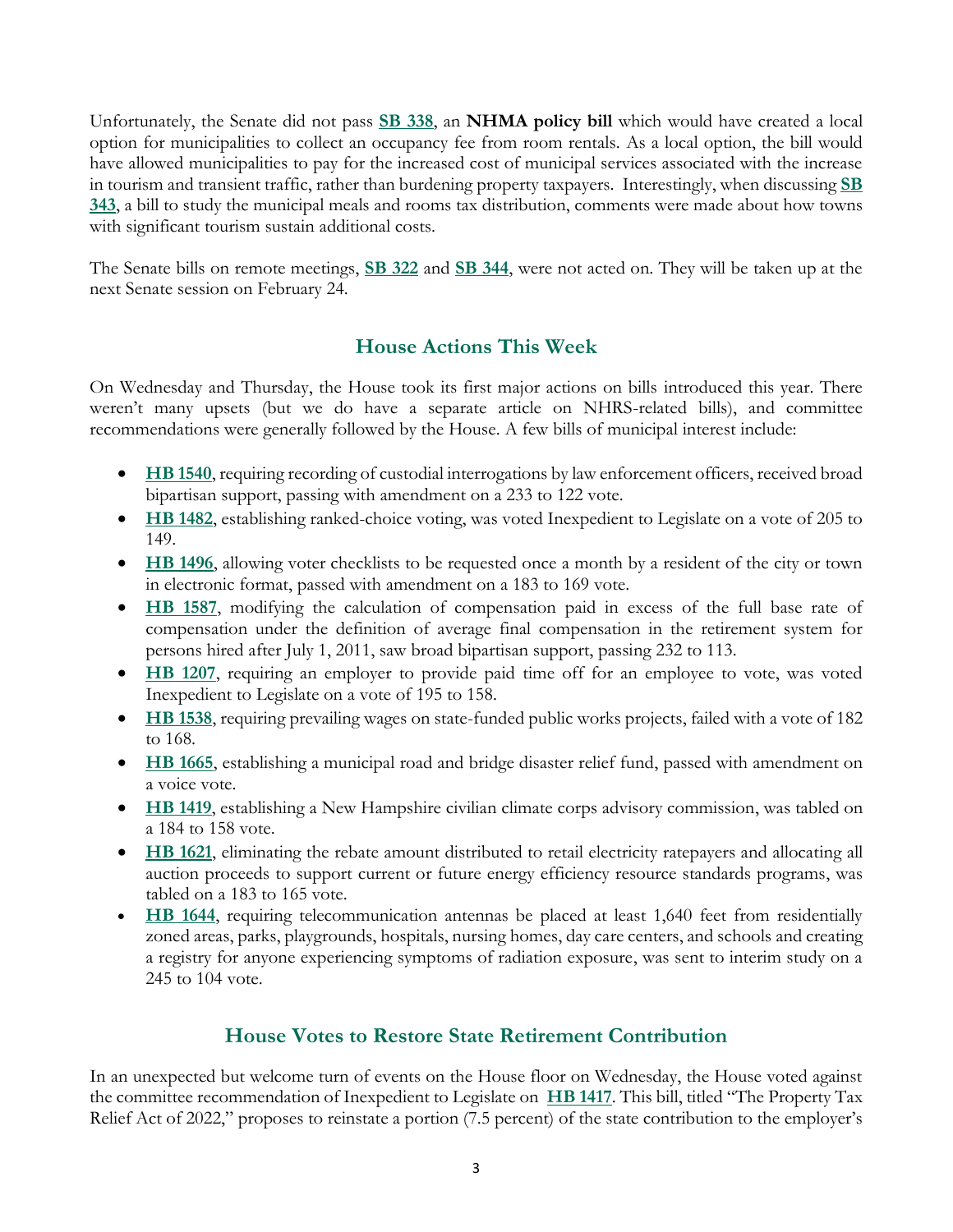share of the New Hampshire Retirement System contribution for teachers, police, and firefighters beginning on July 1, 2023. The bill had been recommended Inexpedient to Legislate by the Executive Departments and Administration Committee in a 10-8 vote, but a bipartisan vote saw the House pass the bill, 182-169. In accordance with House rules, the bill will now move to the Finance Committee for further review.

A 7.5 percent state contribution, estimated to be \$27.7 million in fiscal year 2023 and \$28.4 million in fiscal year 2024, would provide significant and much-needed relief to municipalities and help offset the major employer rate increase that became effective July 1, 2021. Just as the elimination of the state contribution increased property taxes, restoration of a portion of that state contribution will provide some level of property tax relief across the state.

More good news related to the New Hampshire Retirement System came out of the House session this week. By a voice vote, the House adopted the committee amendment to **[HB 1535](http://www.gencourt.state.nh.us/bill_status/pdf.aspx?id=31909&q=billVersion)**, which would provide a 1.5 percent cost-of-living adjustment for retirees. The amendment requires that the state fully fund the proposal from the state general fund. This bill as amended will not have an impact on municipal employer contribution rates and would be a win/win for both municipalities and retirees.

The House voted 287-57 to adopt the committee recommendation of Inexpedient to Legislate on one of the most troubling bills, **[HB 1590](http://www.gencourt.state.nh.us/bill_status/pdf.aspx?id=29391&q=billVersion)**, which would have allowed employer disaffiliation from the New Hampshire Retirement System for new municipal employees without the withdrawing municipality having to pay its share of the unfunded accrued liability.

# **Get Involved in NHMA's Legislative Policy Process**

NHMA's biennial legislative policy process is getting underway. As a first step, we are recruiting volunteers to serve on our three legislative policy committees. These committees will review legislative policy proposals submitted by local officials and make recommendations on those policies, which will go to the NHMA Legislative Policy Conference in September.

## **If you are a municipal official in an NHMA member municipality and are interested in serving on one of the policy committees, please contact the Government Affairs staff at 603-224-7447 or [governmentaffairs@nhmunicipal.org.](mailto:governmentaffairs@nhmunicipal.org)**

Each of the committees deals with a different set of municipal issues. The committees and their subject areas are as follows:

- Finance and Revenue budgeting, revenue, tax exemptions, current use, assessing, tax collection, retirement issues, education funding.
- General Administration and Governance elections, Right-to-Know Law, labor, town meeting, charters, welfare, public safety.
- Infrastructure, Development, and Land Use solid/hazardous waste, transportation, land use, technology, environmental regulation, housing, utilities, code enforcement, economic development.

When you contact us, please indicate your first and second choices for a committee assignment. We will do our best to accommodate everyone's first choice, but we do need to achieve approximately equal membership among the committees. We hope to have 15-20 members on each committee.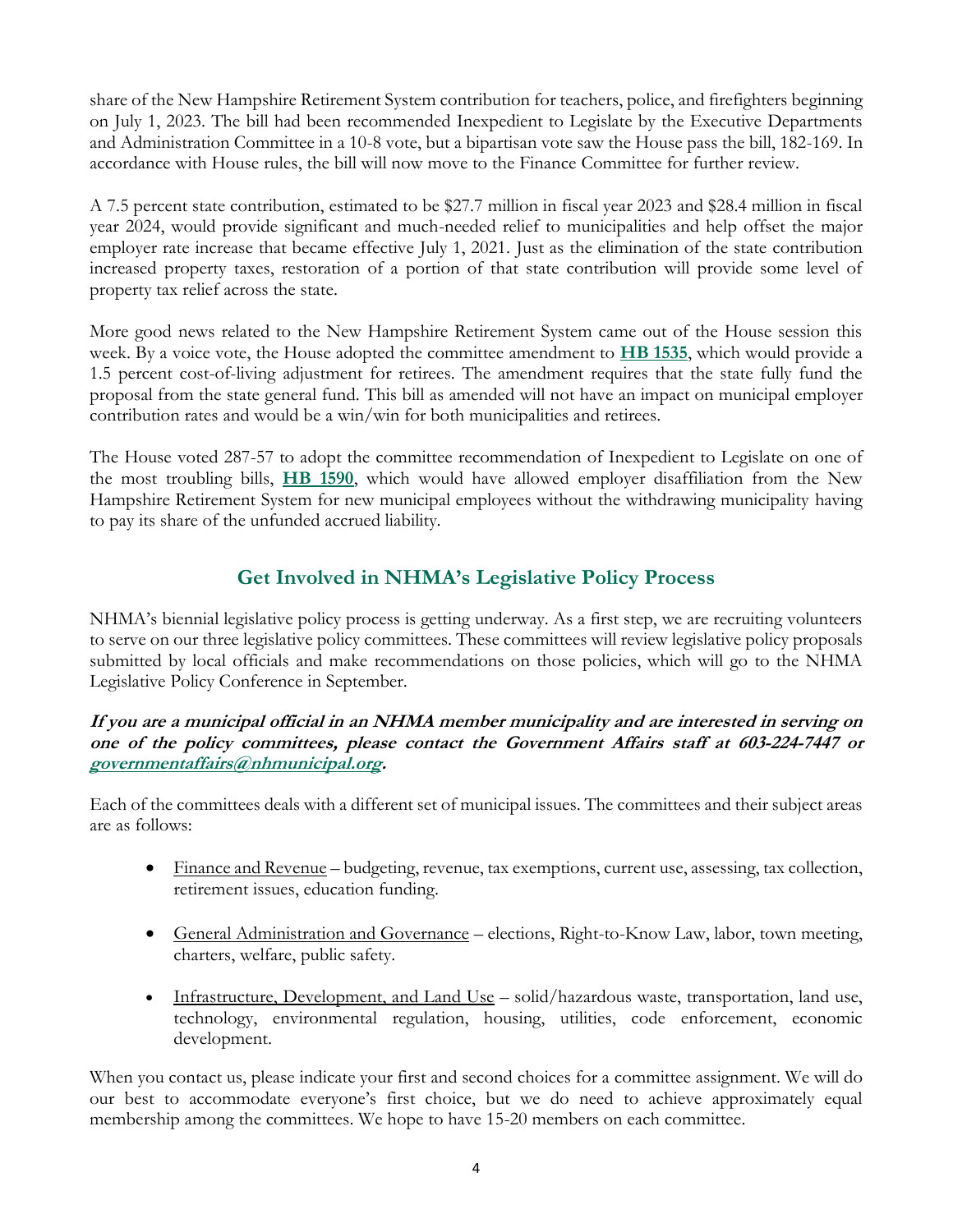There will be an organizational meeting for all committees on **Friday, April 1.** After that, each committee will meet separately as many times as necessary to review the policy proposals assigned to it—typically three to five meetings, all held on either a Monday or Friday, between early April and the end of May.

## **HOUSE CALENDAR**

## **TUESDAY, FEBRUARY 22, 2022**

#### **TRANSPORTATION, Reps Hall, SH**

9:30 a.m. **HB 1570-FN**, relative to reducing vehicle registration fees.

#### **WEDNESDAY, FEBRUARY 23, 2022**

#### **ELECTION LAW, Room 306-308, LOB**

9:30 a.m. **HB 1163**, relative to over voted ballots.

## **SENATE CALENDAR**

### **TUESDAY, FEBRUARY 22, 2022**

## **ENERGY AND NATURAL RESOURCES, Room 103, SH**

9:00 a.m. **SB 262**, relative to customer generators of electric energy.

#### **TRANSPORTATION, Room 101, LOB**

- 1:00 p.m. **HB 116**, relative to personal delivery devices and mobile carriers.
- 1:40 p.m. **HB 571**, repealing the prohibition against OHRV travel on Hoit Road Marsh.

## **MONDAY, MARCH 7, 2022**

#### **ELECTION LAW AND MUNICIPAL AFFAIRS, Room 100, SH**

1:00 p.m. **HB 87,** relative to the definition of electioneering.

1:15 p.m. **HB 144**, relative to absentee ballot request forms.

## **House Floor Action**

Wednesday, February 16, 2022 Thursday, February 17, 2022

**CACR 30**, officers of the government. Providing that the elected positions of inspectors general are created. **Inexpedient to Legislate.**

**HB 1020**, relative to additional lights on emergency vehicles. **Passed with Amendment.**

**HB 1024**, relative to local speed limits in business or urban residence districts. **Inexpedient to Legislate.**

**HB 1029**, relative to the Claremont police commission. **Passed.**

**HB 1034**, relative to the definition of an employee or official of a governmental unit. **Inexpedient to Legislate.**

**HB 1036**, relative to nonpublic meetings concerning public employees. **Passed.**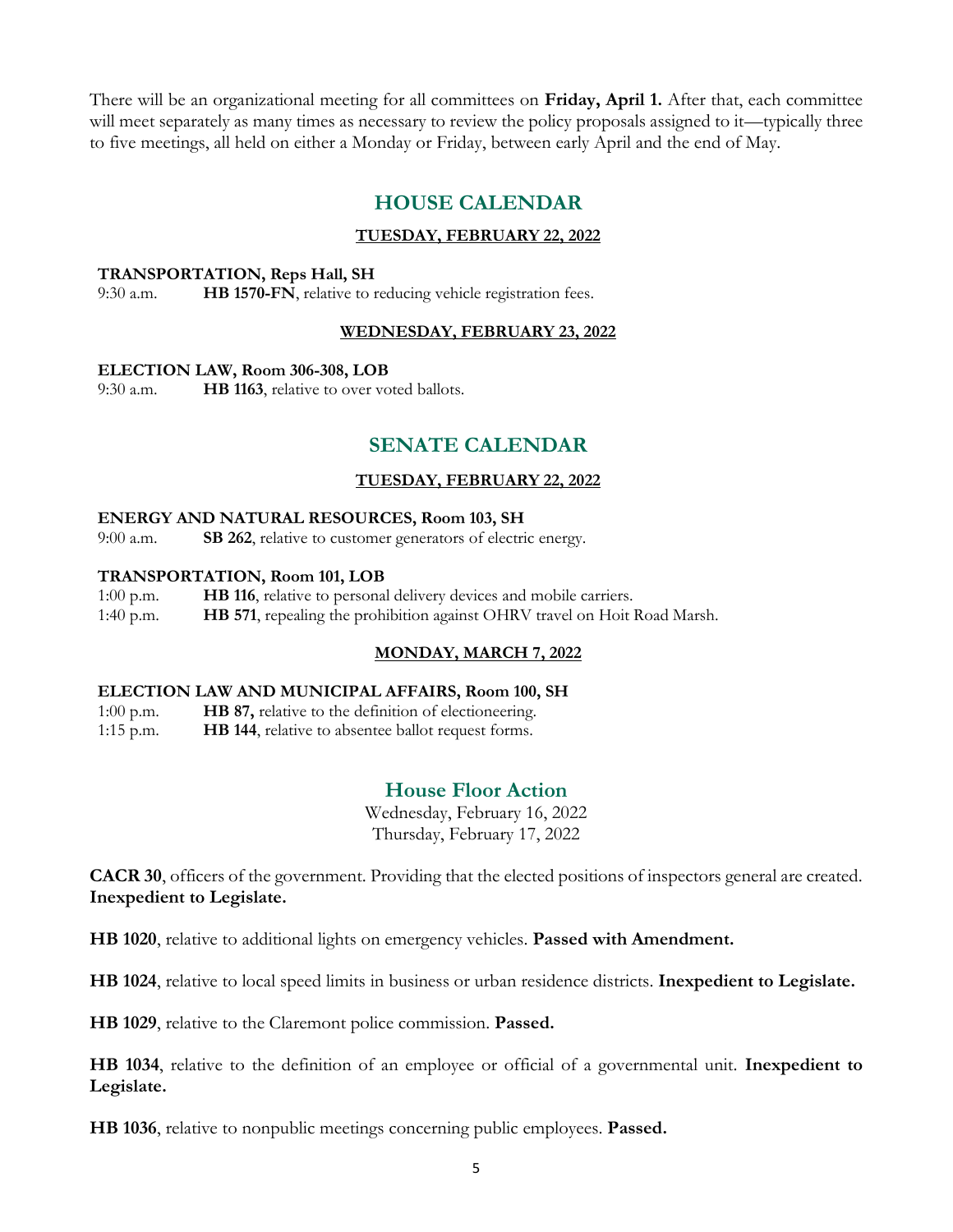**HB 1049,** establishing a committee to study landfill siting criteria and methods for reducing pressure on landfill capacity. **Passed with Amendment.**

**HB 1092-FN**, requiring an official declaration of war for the activation of the New Hampshire national guard. **Inexpedient to Legislate.**

**HB 1111**, establishing a commission to study extended producer responsibility. **Interim Study.**

**HB 1121**, relative to new solid waste sites. **Interim Study.**

**HB 1134**, establishing a commission to study proper labeling and disposal of disposable wipes. **Passed with Amendment.**

**HB 1150**, relative to temporary license plates. **Inexpedient to Legislate.**

**HB 1189**, permitting voluntary donations to municipalities or the state to fund certain projects or to reduce taxation. **Inexpedient to Legislate.**

**HB 1191**, relative to electrical work, plumbing, and fuel gas fitting in one or two family housing. **Interim Study.**

**HB 1204-FN-A-LOCAL**, reducing the rate of the meals and rooms tax and increasing the revenue sharing of meals and rooms tax revenue with municipalities. **Interim Study.**

**HB 1207-FN**, requiring an employer to provide paid time off for an employee to vote. **Inexpedient to Legislate.**

**HB 1213-FN,** relative to legal holidays. **Inexpedient to Legislate.**

**HB 1224-FN**, prohibiting state and local governments from adopting certain mandates in response to COVID-19; and prohibiting employers and places of public accommodation from discriminating on the basis of vaccination status. **Interim Study.**

**HB 1231-FN**, relative to failure to make payment of compensation **Inexpedient to Legislate.**

**HB 1273,** relative to the use of free and open source software. **Inexpedient to Legislate.**

**HB 1318-FN-LOCAL**, relative to penalties for employer noncompliance with retirement system requirements. **Passed.**

**HB 1338**, establishing a committee to study imposing a tax on manufacturers based on the cost to dispose of single-use products and product packaging materials. **Inexpedient to Legislate.**

**HB 1339**, relative to the Winnipesaukee River basin control replacement fund. **Passed; referred to W&M-H.**

**HB 1403**, establishing a commission relative to the minimum wage. **Inexpedient to Legislate.**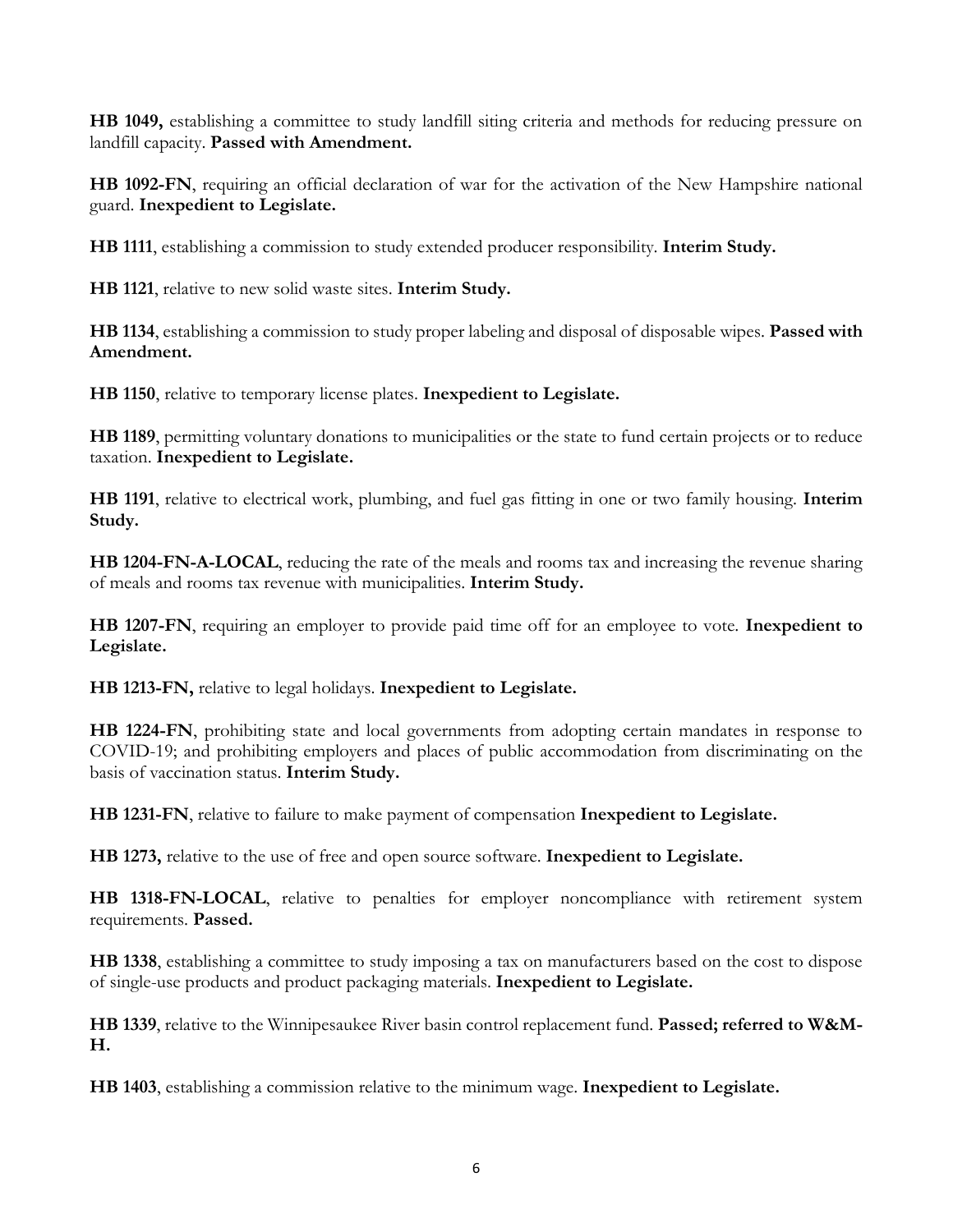**HB 1407-FN**, including the promotion of affordable housing under the land and community heritage investment program. **Inexpedient to Legislate.**

**HB 1412**, relative to gardening, homesteading, and organic food production. **Inexpedient to Legislate.**

**HB 1417-FN-LOCAL**, relative to payment by the state of a portion of retirement system contributions of political subdivision employers. **Passed; referred to Finance. NHMA Policy Bill.**

**HB 1420-FN**, prohibiting the issuance of new landfill permits until the state's solid waste plan is updated. **Passed with Amendment.**

**HB 1437-FN**, relative to registration plates for antique farm tractors. **Passed.**

**HB 1484-FN**, requiring a forensic audit of the 2020 election results. **Laid on Table.**

**HB 1496-FN**, requiring political subdivisions to make voter checklists available in spreadsheet form to any resident. **Passed with Amendment.**

**HB 1497-FN**, relative to optional allowances in the retirement system. **Passed with Amendment.**

**HB 1535-FN**, relative to cost of living adjustments for retirees in the state retirement system. **Passed with Amendment.**

**HB 1540-FN**, relative to recording custodial interrogations. **Passed with Amendment.**

**HB 1547-FN**, setting maximum contaminant levels for perfluorochemicals in the soil. **Passed with Amendment; referred to Finance.**

**HB 1552-FN**, establishing a board for the certification of assessors. **Passed with Amendment.**

**HB 1553-FN**, relative to roadside memorials. **Passed.**

**HB 1557**, relative to survivor benefit optional allowances under the retirement system. **Interim Study.**

**HB 1590-FN-LOCAL**, relative to municipalities withdrawing from the state retirement system. **Inexpedient to Legislate.**

**HB 1591-FN**, eliminating the enforcement division of the liquor commission. **Interim Study.**

**HB 1598-FN**, legalizing the possession and use of cannabis. **Passed with Amendment.**

**HB 1618-FN**, adding several perfluorinated chemicals to the list of per and polyfluoroalkyl substances with maximum contaminant levels and establishes a cumulative total for the maximum contaminant level of per and polyfluoroalkyl substances. **Interim Study.**

**HB 1640-FN**, relative to the payment of motor vehicle fines. **Inexpedient to Legislate.**

**HB 1641-FN**, relative to vessel registration fees. **Interim Study.**

**HB 1652-FN**, relative to the recycling of beverage containers. **Interim Study.**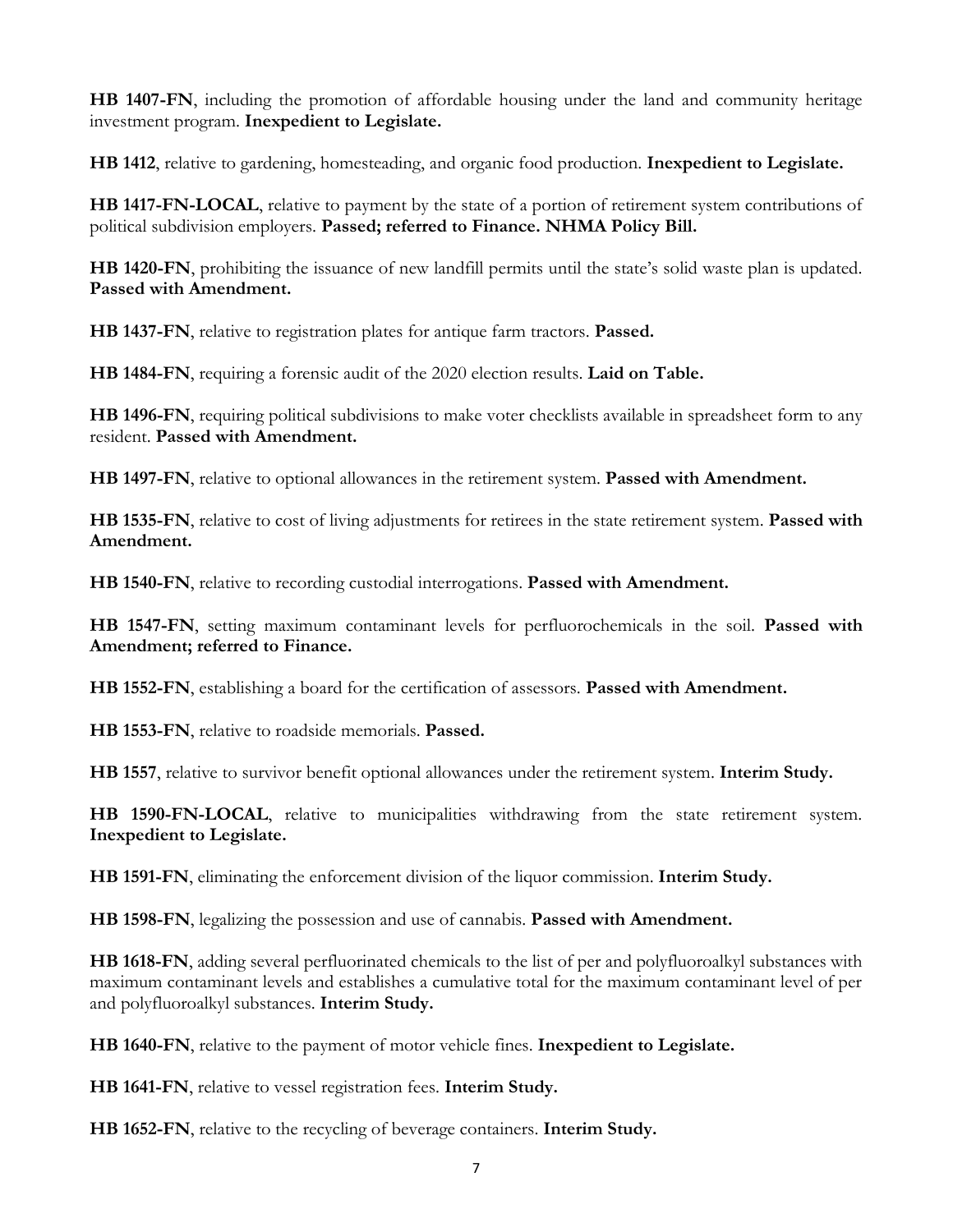**HB 1656-FN-A-LOCAL**, establishing a road usage registration fee and making an appropriation therefor. **Inexpedient to Legislate.**

**HB 1665-FN-A-LOCAL**, establishing a municipal road and bridge disaster relief fund. **Passed with Amendment.**

**HB 1675-FN-A**, establishing a surcharge collected through E-Z Pass for electric vehicles as an alternative road toll. **Inexpedient to Legislate.**

**HB 1682-FN-A,** establishing the law enforcement conduct review committee in the New Hampshire police standards and training council and making an appropriation therefor. **Passed with Amendment; referred to Finance.**

## **Senate Floor Action**

Wednesday, February 16, 2022

**SB 209**, relative to electronic wage payments. **Passed with Amendment.**

**SB 211**, relative to an injured employee's right to reinstatement to a former position for purposes of workers' compensation. **Interim Study.**

**SB 239-FN**, relative to noncompliance with municipal audit requirements. **Passed.**

**SB 240**, apportioning state senate districts. **Passed with Amendment.**

**SB 249**, prohibiting planning and zoning ordinances that prohibit short-term rentals. **Passed with Amendment.**

**SB 253**, apportioning state senate districts. **Laid on Table.**

**SB 258-FN-L**, relative to the graves of African Americans alive during the period of American enslavement. **Passed with Amendment.**

**SB 261-FN,** relative to net metering participation. **Passed with Amendment; referred to Finance.**

**SB 301-FN-L**, relative to the procedure for violations under the right to know law. **Passed with Amendment.**

**SB 337-FN**, relative to emergency medical and trauma services data sharing to the purposes of analysis. **Passed.**

**SB 338**, enabling municipalities to adopt a municipal occupancy fee. **Inexpedient to Legislate.**

**SB 343**, establishing a committee to study the formula for distribution of room occupancy tax revenues. **Passed.**

**SB 347-FN**, relative to the use of protected health information by employers. **Interim Study.**